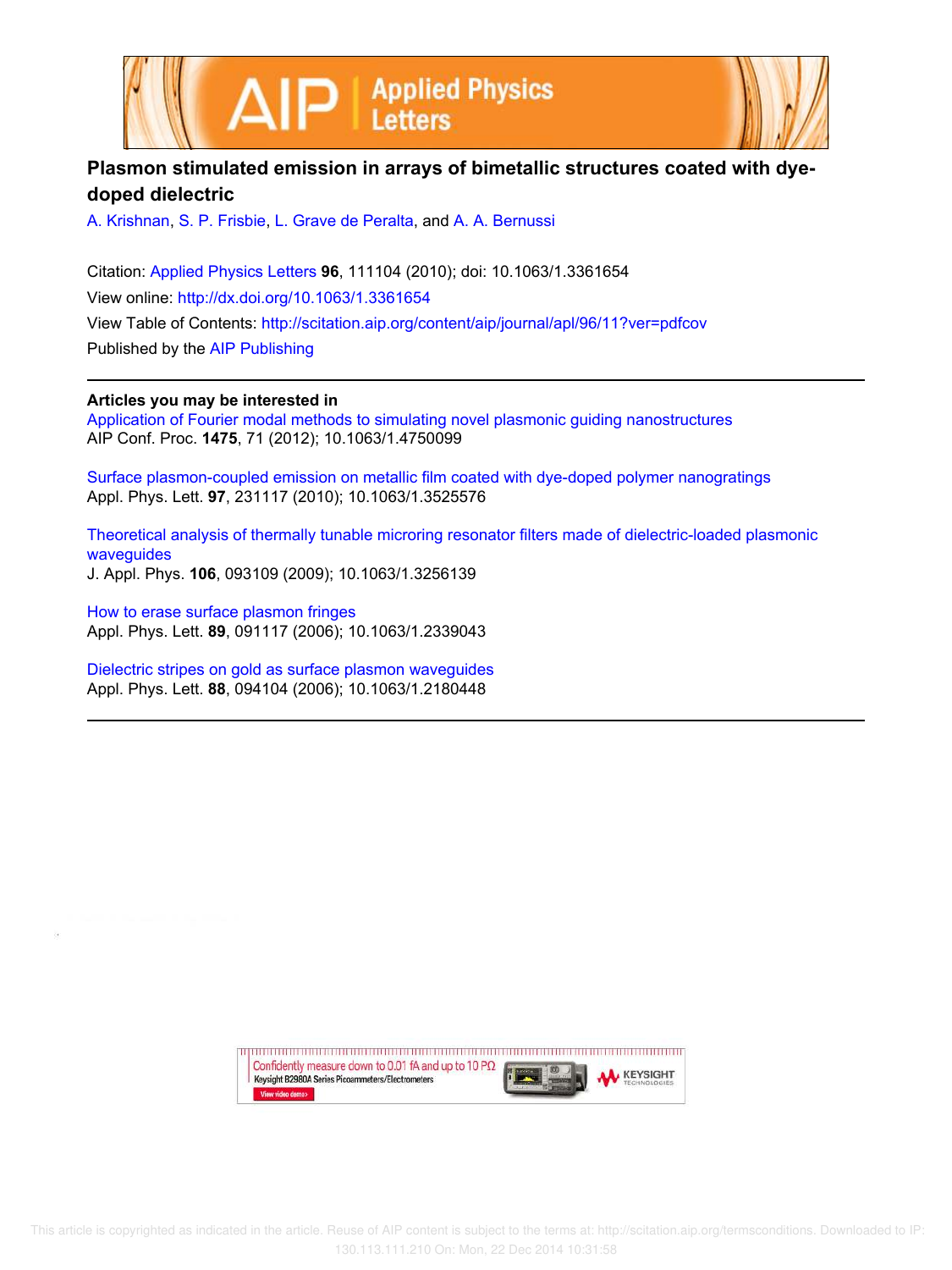## **Plasmon stimulated emission in arrays of bimetallic structures coated with dye-doped dielectric**

A. Krishnan,<sup>1</sup> S. P. Frisbie,<sup>1</sup> L. Grave de Peralta,<sup>2</sup> and A. A. Bernussi<sup>1,a)</sup> <sup>1</sup>*Department of Electrical and Computer Engineering and Nano Tech Center, Texas Tech University, Lubbock, Texas 79409, USA*

<sup>2</sup>*Department of Physics and Nano Tech Center, Texas Tech University, Lubbock, Texas 79409, USA*

(Received 30 December 2009; accepted 19 February 2010; published online 15 March 2010)

We report results on the propagation modes in plasmonic structures incorporating a gain medium using Fourier-plane leakage radiation microscopy. We demonstrate that high contrast images and detailed mode propagation information can be obtained with arrays of dielectric loaded surface plasmon waveguides. Clear interference effects were observed in the Fourier-plane images corresponding to arrays of bimetallic stripes coated with a gain material. This indicates coherent superposition of leaked fluorescence from coupled adjacent waveguides as a result of plasmon stimulated emission. © 2010 American Institute of Physics. [doi:10.1063/1.3361654]

Light confinement and manipulation at the nanoscale is a key requirement to realize ultracompact photonic devices and integration of optics with microelectronics. Surface plasmon polaritons (SPPs) confined along metal-dielectric interfaces provide a definite path to accomplish this goal. $^{1,2}$  Recently, several approaches have been reported addressing the design, fabrication, and characterization of SPP structures with subwavelength dimensions. $2^{-6}$  However, the intrinsic losses in SPP waveguides prevent light propagation over long distances. In order to overcome this issue, the integration of an active gain media with SPP waveguides has been proposed to simultaneously achieve light confinement in the nanoscale and compensate for propagation losses.<sup>5,7</sup> The addition of a dielectric gain medium close to the metal layer has also attracted considerable interest for realization of plasmon lasers operating at optical frequencies. Demonstration of plasmon stimulated emission is a fundamental step to obtain SPP based lasers and several reports have been dedicated to this effort. $8-12$ 

Leakage radiation microscopy (LRM) is a recently developed imaging technique that relies on the leakage of surface plasmon mode into the substrate.<sup>6</sup> LRM provides raster free images along with the capability of Fourier plane imaging. Recently, SPP coupled fluorescence has been used to minimize the effects of the direct incident beam, thus improving considerably the image contrast obtained by  $LRM$ .<sup>9,13</sup> Furthermore, the approach is relatively easy to implement and cost effective, particularly when compared with methods such as near-field scanning optical microscopy. However, no detailed investigation demonstrating stimulated emission using Fourier-plane LRM (FP-LRM) has been reported.

In this paper, we investigate the propagation modes in periodic arrays of dielectric loaded SPP waveguides and bimetallic stripes (BMS) coated with a gain medium using Fourier-plane LRM. We demonstrate that using an array of waveguides instead of a single waveguide results in welldefined FP-LRM images providing detailed information about the propagation modes. High contrast FP-LRM images on arrays of BMSs show clear interference effects which

demonstrate the occurrence of plasmon stimulated emission.

Figure 1 shows the schematic of the two SPP structures investigated here. They are comprised of periodic arrays of dielectric loaded SPP waveguides (DLSPPW) (Ref. 6) and BMSs. Both structures were fabricated with identical period (p) and stripe width (w) parameters. The DLSPPW sample in Fig.  $1(a)$  consists of an array of dielectric waveguides doped with rhodamine 6G (R-6G).<sup>3,6</sup> The sample was fabricated on a glass substrate covered with  $\sim$  50 nm thick gold layer. A 100 nm thick polymethylmethacrylate (PMMA) doped with R-6G was spin coated over the gold layer. The doped PMMA layer was patterned using e-beam lithography. BMS samples in Fig.  $1(b)$  also consist of a glass substrate covered with a 50 nm thick gold layer. PMMA was spin coated over the gold layer and the ridges were also defined using e-beam lithography. A 65 nm thick aluminum layer was then evaporated and lifted-off to define the BMSs. Finally, a 100 nm thick PMMA layer doped with R-6G, with characteristics identical to that one used to fabricate the DLSPPW sample depicted in Fig.  $1(a)$ , was spin coated over the entire patterned sample. It is worth mentioning here that in the case of DLSPPW samples the width of the waveguides corresponds to the width of the PMMA-R-6G stripes while the width of the waveguides in the BMS samples corresponds to the width of the gold region which is not covered by the aluminum layer, see Fig.  $1(b)$ . We fabricated two different sets of SPP samples. In each set the width of the waveguide was fixed to  $w=1$   $\mu$ m but two different periods were used: p



a)Electronic mail: ayrton.bernussi@ttu.edu.

FIG. 1. (Color online) Schematic (not to scale) of fabricated structures consisting of arrays of (a) R-6G doped DLSPPW and (b) R-6G coated BMS.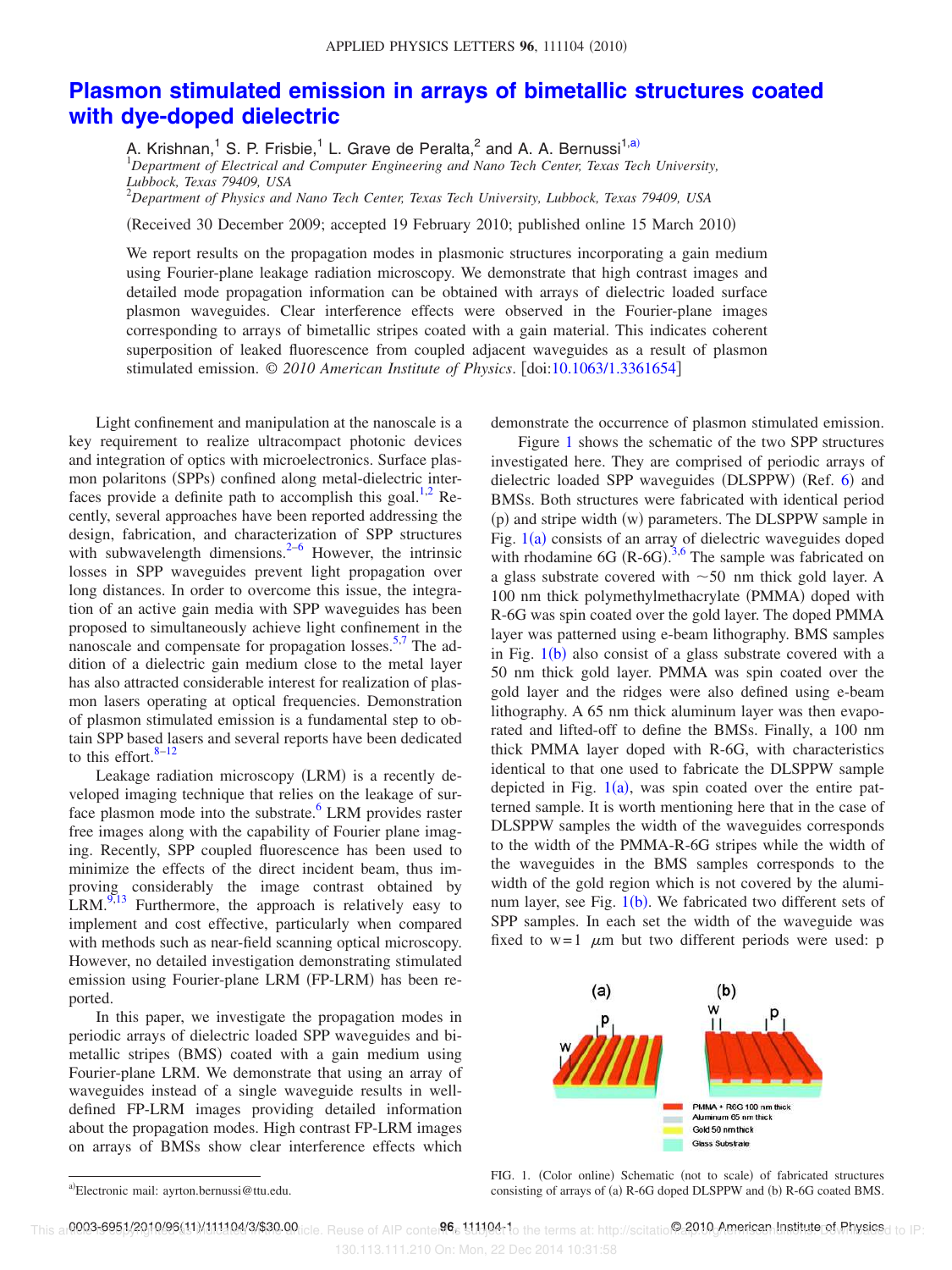

FIG. 2. (Color online) FP-LRM images of arrays of (a) DLSPPW (p=4  $\mu$ m), (b) BMS (p=4  $\mu$ m), (c) DLSPPW (p=3  $\mu$ m), and (d) BMS  $(p=3 \mu m)$ . In all samples w=1  $\mu$ m were used.

 $=$  3  $\mu$ m and p=4  $\mu$ m. On both types of samples the patterned area was  $200 \times 200 \mu m^2$ .

All samples were investigated by LRM. A continuous wave diode laser emitting at 532 nm wavelength was used as the excitation source. Illumination was performed through the patterned side of the samples using a laser beam spot area of  $\sim$ 1 mm<sup>2</sup> with  $\sim$ 2 mW power. Since our method utilizes multiple waveguides, it is not essential to utilize precise focusing optics, normally required to excite single SPP waveguides.<sup>6,9</sup> This simplifies the optical setup implementation while providing superior image contrast in the Fourier plane due to the contribution of the leaked modes from the multiple waveguides. The leakage radiation was imaged from the glass substrate with the aid of an immersion oil microscope objective with a high numerical aperture NA  $=$  1.3) placed in close contact with the sample.<sup>13</sup> A band pass filter centered at  $\sim$  566 nm wavelength was used to block the direct laser beam and to allow the transmission of R-6G SPP waveguide coupled fluorescence. A lens-CCD camera arrangement was used to image the Fourier plane of the patterned samples.

Figures  $2(a)$  and  $2(b)$ , respectively, show the FP-LRM images of arrays of DLSPPW and BMS samples with w  $=1$   $\mu$ m and p=4  $\mu$ m. The FP-LRM images of plasmonic structures correspond to a map of the SPP propagation momentum. The weak background in Fig.  $2(a)$  is due to a small amount of R-6G fluorescence that is transmitted directly through the thin metal layer without plasmon-coupling. The radius of the background disk corresponds to the maximum collection angle of the leakage radiation by the microscope objective lens.<sup>13</sup> The horizontal emission line segments observed in Fig.  $2(a)$ , occurring along the wave vector (k) in the y-direction (i.e.,  $k_x=0$ ), correspond to the fundamental and the first excited modes within the waveguide. The effective refractive indexes of the propagating modes can be determined from the ratio between the radii of the emission lines and the radius of the maximum collecting angle from the high NA lens.<sup>6</sup> The outermost horizontal line segment corresponds to the fundamental transverse magnetic waveguide mode (TM<sub>00</sub>) with effective refractive index of  $\sim$ 1.15. The inner horizontal line segment has an effective refractive index of  $\sim$  1.08 and corresponds to the first TM<sub>01</sub> mode. The This a line segment corresponding to the  $TM_{01}$  mode has a clear This artine isegment corresponding to the TM<sub>0</sub> mode has a clear subject single waveguides. This allowed us to obtain detailed and to IP:

interruption at  $k_x=0$ , which indicates that this waveguide mode cannot be excited by incident light parallel to the waveguide. Hence, this corresponds to an odd mode. On the other hand, the line segment corresponding to the  $TM_{00}$  is continuous at  $k_x=0$  and therefore corresponds to an even mode which can be excited by incident light parallel to the waveguide. Figure  $2(b)$  shows the FP-LRM image corresponding to an array of BMS with  $w=1$   $\mu$ m and p=4  $\mu$ m. Similar to the FP-LRM image of the DLSPPW sample, the signature of the  $TM_{00}$  guided mode (effective refractive index of  $\sim$ 1.1) at the image edges along k<sub>x</sub>=0, can be also clearly observed in Fig.  $2(b)$ . However, in contrast to Fig.  $2(a)$ , interference fringes in the form of a set of periodic rings are clearly visible in the FP-LRM image of the BMS sample. The observed interference features are experimental evidence of the occurrence of plasmon stimulated emission in the BMS structure. Due to the continuous layer of PMMA-R-6G, Fig. 1(b), SPP excitation is weakly coupled to the waveguides in the BMS sample. This results in lateral coupling between adjacent waveguides. Consequently, the interference pattern observed in Fig.  $2(b)$  results from a coherent superposition of plasmon coupled fluorescence leaked from different waveguides in the BMS sample. In the case of DL-SPPW, the emission from adjacent stripes of PMMA-R6G has no phase coherence due to the discontinuity in the gain medium and due to the strong localization of the guided modes in this type of waveguide. The leakage radiation from adjacent waveguides yields no visible interference pattern in Fig.  $2(a)$  due to the lack of coherence.

In order to verify the hypothesis of plasmon stimulated emission, another set of samples consisting of arrays of DL-SPPW and BMS were fabricated with a different period. Figure  $2(c)$  shows the FP-LRM image corresponding to an array of DLSPPW stripes with  $w=1$   $\mu$ m and p=3  $\mu$ m. Similarly to Fig.  $2(a)$ , the continuous and interrupted line segments in the FP-LRM image of this sample correspond to the  $TM_{00}$ and  $TM_{01}$  waveguide modes, respectively. As anticipated, the FP-LRM image of the DLSPPW sample with  $p=3$   $\mu$ m also shows no evidence of interference fringes. Figure  $2(d)$  shows the FP-LRM image corresponding to an array of BMS with  $w=1$   $\mu$ m and  $p=3$   $\mu$ m. As can be clearly seen, the separation between consecutive fringes increased when compared to the BMS sample with  $p=4$   $\mu$ m in Fig. 2(b). We determined an increase of fringe separation by a factor of  $\sim$ 1.3. This change in interference fringe periodicity is consistent with the decrease in the waveguide separation from 4 to  $3 \mu$ m, confirming the occurrence of coherence of plasmon coupled fluorescence leaked from different waveguides.

In conclusion, we have observed interference effects in the FP-LRM images of arrays of BMSs coated with PMMA-R-6G. The origin of the interference fringes is attributed to coherent superposition of plasmon coupled fluorescence leaked from weakly coupled waveguides. Our results revealed that the separation between fringes varies inversely with the period of the stripes, confirming the coherent nature of the periodic features observed in the FP-LRM images of the BMS samples. We anticipate that this type of structure can be potentially used in the realization of plasmonic interference based devices and lasers. We have also demonstrated that using arrays of dielectric loaded plasmonic waveguides result in superior contrast FP-LRM images when compared